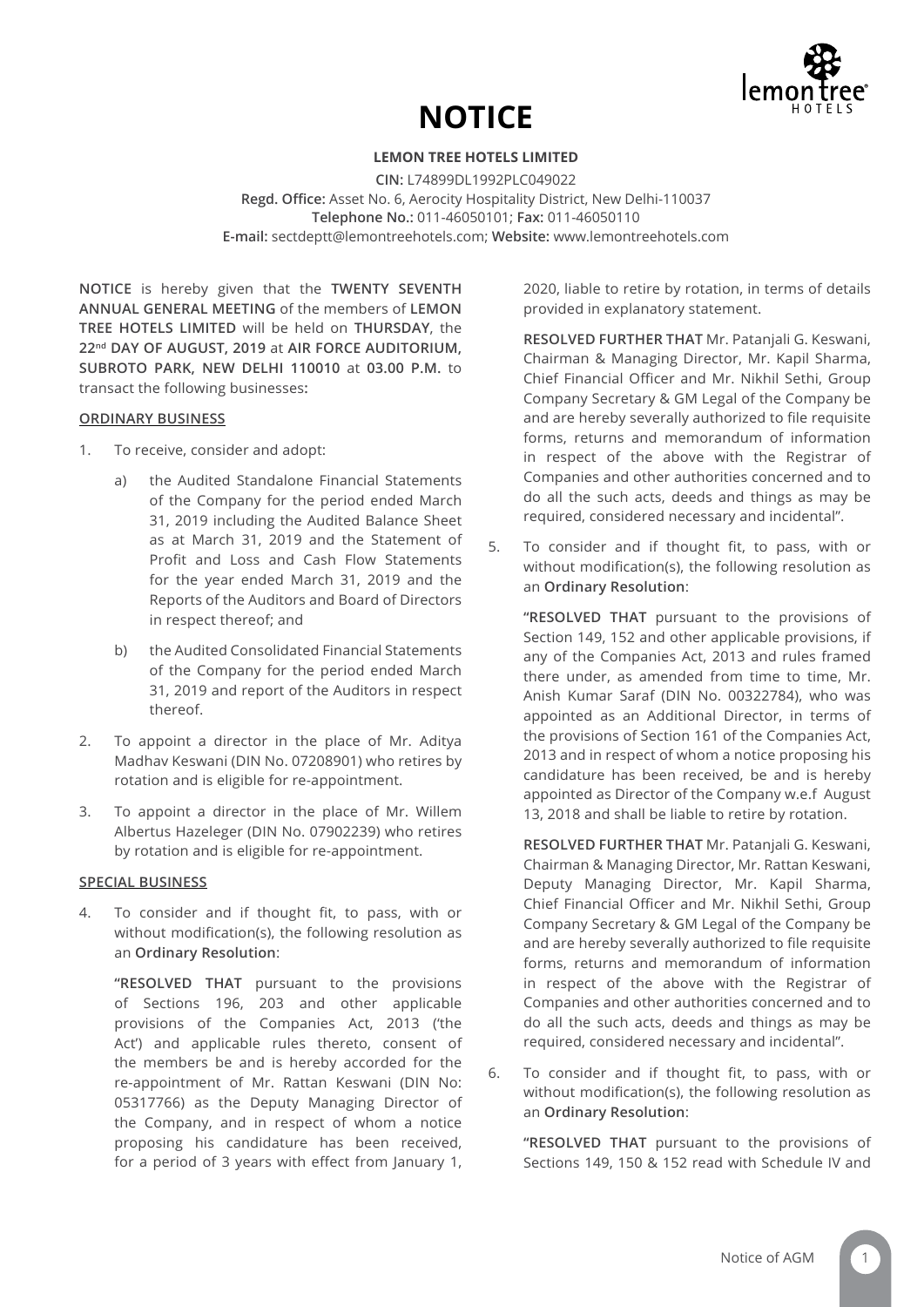other applicable provisions, if any of the Companies Act, 2013 and rules framed there under, as amended from time to time, Dr. Arindam Kumar Bhattacharya (DIN No. 01570746), who was appointed as an Additional Director in the capacity of Independent Director, in terms of the provisions of Section 161 of the Companies Act, 2013 and in respect of whom a notice proposing his candidature for the office of Independent Director has been received, be and is hereby appointed as Independent Director of the Company for a period of 5 years w.e.f. April 11, 2019 and he shall not be liable to retire by rotation.

**RESOLVED FURTHER THAT** Mr. Patanjali G. Keswani, Chairman & Managing Director, Mr. Rattan Keswani, Deputy Managing Director, Mr. Kapil Sharma, Chief Financial Officer and Mr. Nikhil Sethi, Group Company Secretary & GM Legal of the Company be and are hereby severally authorized to file requisite forms, returns and memorandum of information in respect of the above with the Registrar of Companies and other authorities concerned and to do all the such acts, deeds and things as may be required, considered necessary and incidental".

# **BY ORDER OF THE BOARD For LEMON TREE HOTELS LIMITED**

|                  | <b>NIKHIL SETHI</b>            |
|------------------|--------------------------------|
| DATE: 29.05.2019 | <b>GROUP COMPANY SECRETARY</b> |
| PLACE: New Delhi | & GM LEGAL                     |

# **NOTES:**

- 1. The Explanatory Statement setting out the material facts pursuant to Section 102 of the Companies Act, 2013 ("Act"), in respect of the special business to be transacted at the meeting under Item No. 4 to 6 is annexed hereto.
- 2. **A MEMBER ENTITLED TO ATTEND AND VOTE AT THE MEETING IS ENTITLED TO APPOINT A PROXY TO ATTEND AND, ON A POLL, TO VOTE INSTEAD OF HIMSELF/HERSELF AND THE PROXY NEED NOT BE A MEMBER OF THE COMPANY. THE PROXY FORM DULY COMPLETED AND SIGNED SHOULD REACH THE COMPANY'S REGISTERED OFFICE NOT LESS THAN 48 HOURS BEFORE THE COMMENCEMENT OF THE MEETING. THE PROXY FORM FOR THE ANNUAL GENERAL MEETING IS ENCLOSED HEREWITH.**
- 3. A person can act as a proxy on behalf of Members not exceeding 50 and holding in the aggregate not more than ten percent of the total share capital of the Company carrying voting rights. A Member holding more than ten percent of total share capital

of the Company carrying voting rights may appoint a single person as proxy and such person shall not act as a proxy for any other person or shareholder. Proxies submitted on behalf of limited companies, societies, etc., must be supported by an appropriate resolution / authority, as applicable.

- 4. A Corporate Member intending to send its authorised representatives to attend the Meeting in terms of Section 113 of the Act is requested to send to the company a certified copy of the Board Resolution authorizing such representative to attend and vote on their behalf at the Meeting.
- 5. Members/Proxies/Authorised Representatives are requested to submit the attendance slips duly filled in for attending the Meeting. Members holding shares in physical form are requested to write their Folio Number and members holding shares in dematerialized form are requested to write their client ID and DP ID on the attendance slip for attending the Meeting.
- 6. During the period beginning 24 hours before the time fixed for the commencement of Meeting and ending with the conclusion of the Meeting, a Member would be entitled to inspect the proxies lodged at any time during the business hours of the company. All documents referred to in the Notice and accompanying explanatory statement are open for inspection at the Registered Office of the Company on all working days of the Company between 11:00 a.m. and 1:00 p.m. upto the date of the Annual General Meeting and at the venue of the Meeting for the duration of the Meeting.
- 7. Members holding Equity Shares in physical form are requested to notify any change in their address, to the Registrar & Share Transfer Agents of the Company - M/s. Karvy Fintech Private Limited, Karvy Selenium Tower B, Plot 31-32, Gachibowli, Financial District, Nanakramguda, Serilingampally Mandal, Hyderabad – 500 032 and Members holding Equity Shares in dematerialized form are requested to contact their respective Depository Participants for updation of their addresses, e-mail ID, bank account details, if any.
- 8. Members are requested to bring their attendance slip along with their copy of Annual Report to the Meeting.
- 9. The information about the Director, proposed to be appointed / reappointed, as required under Securities and Exchange Board of India (Listing Obligations and Disclosure Requirements)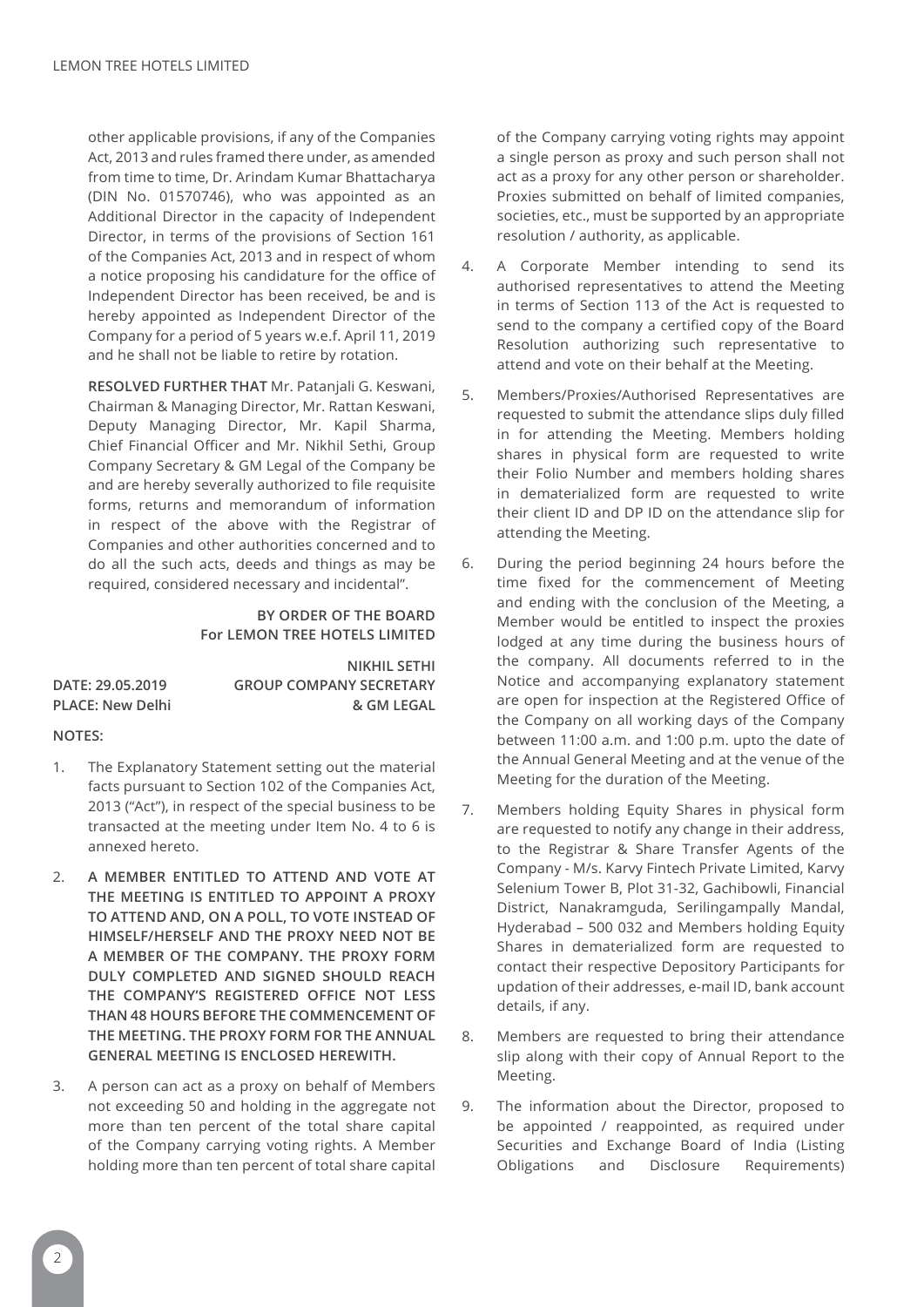Regulations, 2015 ("Listing Regulations") and Secretarial Standard-2 on General Meetings issued by The Institute of Company Secretaries of India, is given in the **Annexure A** to this Notice.

- 10. Pursuant to Section 101 and Section 136 of the Act read with relevant Rules made thereunder, companies can serve Annual Reports and other communications through electronic mode to those Members who have registered their email address either with the Company or with the Depository Participant(s). The Notice of Annual General Meeting, Annual Report and Attendance Slip are being sent in electronic mode to Members whose email address is registered with the Company, it's RTA or the Depository participant(s), unless the Members have registered their request for the hard copy of the same. Physical copy of the Notice of Annual General Meeting, Annual Report and Attendance Slip are being sent to those Members who have not registered their email address with the Company, it's RTA or depository participant(s). Members who have received the Notice of Annual General Meeting, Annual Report and Attendance slip in electronic mode are requested to print the Attendance slip and submit a duly filled in Attendance slip at the Registration Counter at the Annual General Meeting.
- 11. Members may also note that the Notice of Annual General Meeting, Attendance Slip, Proxy Form and Annual Report for the financial year 2018-19 will also be available on the Company's website www. lemontreehotels.com for download. The physical copies of the aforesaid documents will also be available at the Company's Registered Office, for inspection during normal business hours on working days.
- 12. In case of joint holders, only such joint holder who is named first in the order of names will be entitled to vote.

Even after registering for e-communication, Members are entitled to receive such communication(s) in physical form, upon making a request for the same, by post free of cost. For any communication, the Members may also send requests to the Company's investor email id:sectdeptt@lemontreehotels.com.

13. The Securities and Exchange Board of India (SEBI) vide its circular dated 20th April, 2018 has mandated registration of Permanent Account Number (PAN) and Bank Account Details for all securities holders. Members holding shares in physical form are therefore, requested to submit their PAN and Bank

Account Details to Karvy / Secretarial Department of the Company by sending a duly signed letter along with self-attested copy of PAN Card and original cancelled cheque. The original cancelled cheque should bear the name of the Member. In the alternative Members are requested to submit a copy of bank passbook / statement attested by the bank. Members holding shares in demat form are requested to submit the aforesaid information to their respective Depository Participant.

- 14. Pursuant to Section 72 of the Act, member(s) of the Company may nominate a person in whom the shares held by him/them shall vest in the event of his/ their unfortunate death. Member(s) holding shares in physical form may file nomination in the prescribed Form SH-13 with the Company's Registrar and Transfer Agent (RTA). In respect of shares held in dematerialized form, the nomination form may be filed with the respective Depository Participant.
- 15. Certificates from Statutory Auditor of the Company certifying that the Employee Stock Option Scheme, 2006 is being implemented in accordance with the SEBI (Share Based Employee Benefits) Regulations, 2014, will be available for inspection at the AGM.
- 16. The voting rights of member(s) shall be in proportion to their shares in the paid up equity share capital of the Company as on the cut-off date i.e. August 14, 2019. A person whose name is recorded in the register of members or in the register of beneficial owners maintained by the depositories as on the cut-off date, i.e. August 14, 2019 only shall be entitled to avail the facility of remote e-voting / Poll.
- 17. The Register of Contracts or Arrangements in which Directors are interested, maintained under Section 189 of the Companies Act, 2013 ('Act') and the Register of Directors and Key Managerial Personnel and their shareholding, maintained under Section 170 of the Act, will be available for inspection by the members at the Meeting.
- 18. Voting through electronic means
	- (i) In compliance with provisions of Section 108 of the Act read with Rules prescribed thereunder, as amended and Reg. 44 of the Listing Regulations, the Company is pleased to provide e-voting facility to its members to exercise their right to vote on resolutions proposed to be considered at the meeting by electronic means and the items of business given in the Notice of meeting may be transacted through e-Voting Services.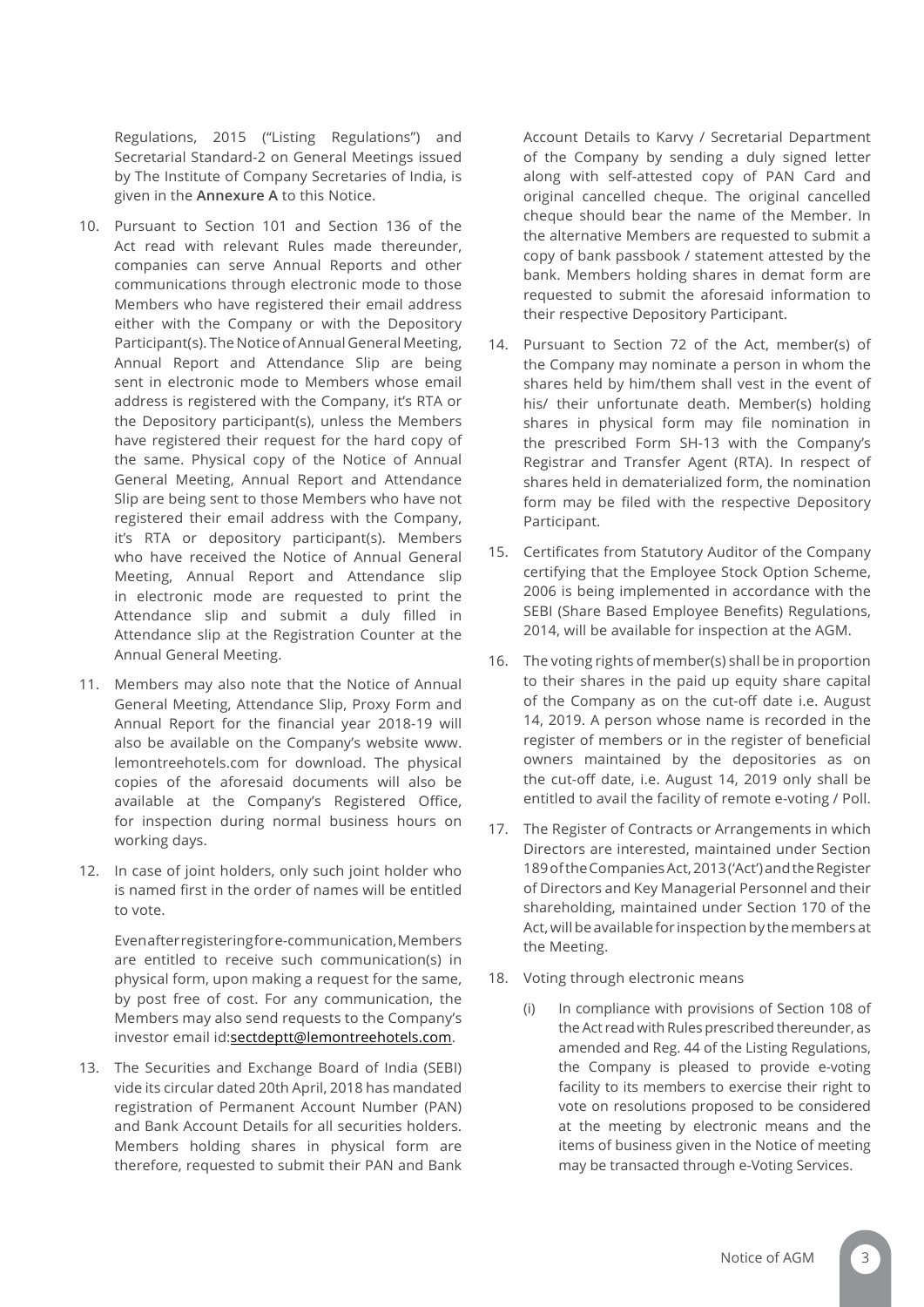- (ii) The facility for voting through poll shall be made available at the meeting and the member(s) attending the meeting who have not cast their vote by remote e-voting shall be entitled to cast their vote at the meeting through poll. No voting by show of hands will be allowed at the Meeting. Please note that the member may participate in the meeting even after exercising his right to vote through remote e-voting but shall not be allowed to vote again at the meeting.
- (iii) Members who have casted their vote by both the modes, than vote casted through poll will be treated invalid.
- (iv) The Company has appointed Mr. Prakash Verma, Company Secretary in whole time practice (email: info@TGLadvisors.com), to act as the Scrutinizer for conducting the remote electronic voting process and voting at the Annual General Meeting in a fair and transparent manner.
- (v) The remote e-voting period commences at 09.00 a.m. on Monday, August 19, 2019 and ends at 5:00 p.m. on Wednesday, August 21, 2019 and remote e-voting shall not be allowed beyond the said date and time;. During this period, member(s) of the Company, holding shares either in physical form or in dematerialized form, as on the cut-off date Wednesday, August 14, 2019, may cast their vote by remote e-voting and a person who is not a Member as on the cut-off date should treat this Notice for information purposes only.
- (vi) The Members desiring to vote through remote e-voting may refer to the detailed procedure given hereinafter.
- I Procedure of E-Voting

 The Company has engaged the services of Karvy Fintech Private Limited ("Karvy") for facilitating remote e-voting for the Annual General Meeting. The instructions for remote e-voting are as under:

(a) In case of Members receiving an e-mail from Karvy:

Launch an internet browser and open https:// evoting. karvy.com

(i) Enter the login credentials (i.e. User ID and Password). The Event No.+ Folio No. or DP ID - Client ID will be your User ID. However, if you are already registered with Karvy for e-voting, you can use your existing User ID and password for casting your vote.

(ii) After entering the above details Click on – Login.

- (iii) Password change menu will appear. Change the Password with a new Password of your choice. The new password shall comprise minimum 8 characters with at least one upper case (A-Z), one lower case (a-z), one numeric (0-9) and a special character (@,#,\$,etc.) The system will also prompt you to update your contact details like mobile number, e-mail ID, etc. on first login. You may also enter a secret question and answer of your choice to retrieve your password in case you forget it. It is strongly recommended that you do not share your password with any other person and that you take utmost care to keep your password confidential. You need to login again with the new credentials.
- (iv) On successful login, the system will prompt you to select the E-Voting Event.
- (v) Select the EVENT of Lemon Tree Hotels Limited and click on - Submit.
- (vi) Now you are ready for e-voting as "Cast Vote" page opens.
- (vii) Cast your vote by selecting appropriate option and click on "Submit". Click on "OK" when prompted.
- (viii) Upon confirmation, the message "Vote cast successfully" will be displayed.
- (ix) Once you have voted on the resolution, you will not be allowed to modify your vote.
- (x) Institutional shareholders (i.e. other than individuals, HUF, NRI, etc.) are required to send scanned copy (PDF/JPG Format) of the relevant Board Resolution/ Authority Letter, along with attested specimen signature of the duly authorised signatory(ies) who are authorized to vote, to the Scrutinizer by an e-mail at info@ TGLadvisors.com. They may also upload the same in the e-voting module in their login. The scanned image of the above mentioned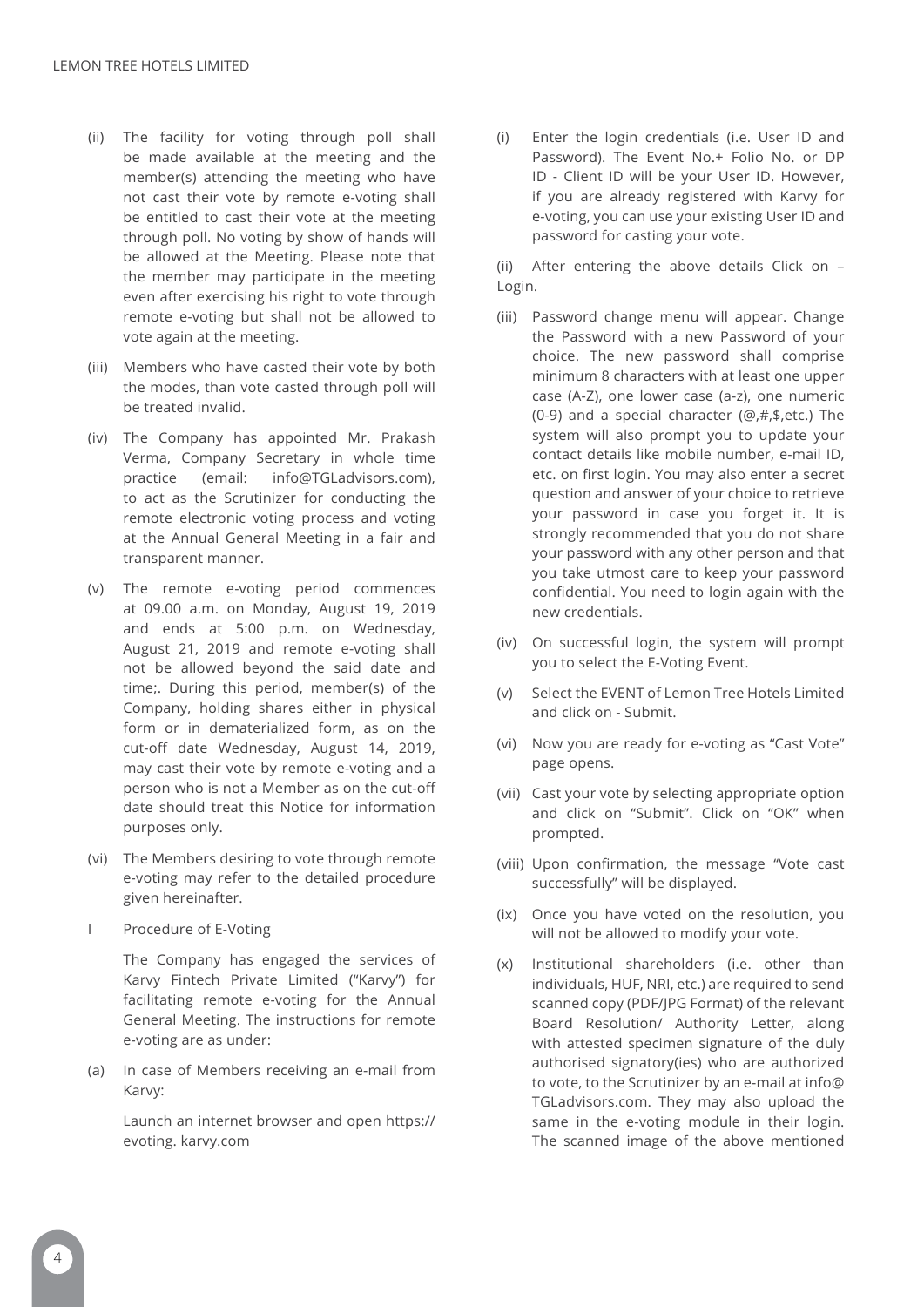documents should be in the naming format "Corporate Name\_ EVENT NO."

- (b) In case of Shareholders receiving physical copy of the Notice of Annual General meeting and Attendance Slip:
- (i) Initial password is provided, as follows, at the bottom of the Attendance Slip.
- (ii) Please follow all steps from Sl. No. (i) to Sl. No. (x) above, to cast vote.
- II In case of any queries, you may refer to the "Frequently Asked Questions" (FAQs) and "remote e-voting user manual" available in the downloads section of Karvy's e-voting website https://evoting.karvy.com.
- III The voting rights shall be as per the number of equity shares held by the Member(s) as on August 14, 2019, being the cut-off date. Members are eligible to cast vote electronically only if they are holding shares as on that date. The right of voting of the Members shall be reckoned on August 14, 2019.
- IV Members who have acquired shares after the dispatch of the Annual Report and before the cut- off date i.e. August 14, 2019 may obtain the user ID and Password for exercising their right to vote by electronic means as given below:
- a. If the mobile number of the member is registered against Folio No. / DP ID Client ID, the member may send SMS: MYEPWD Event number + Folio No. or DP ID Client ID to 9212993399

Example for NSDL: MYEPWD IN12345612345678

Example for CDSL: MYEPWD 1402345612345678

Example for Physical: MYEPWD Event Number LTH123456789

- b. If e-mail or mobile number of the member is registered against Folio No. / DP ID Client ID, then on the home page of https:// evoting.karvy.com, the member may click "forgot password" and enter Folio No. or DP ID Client ID and PAN to generate a password.
- c. Member may call Karvy's toll free number 1-800-3454- 001.

d. Member may send an e-mail request to evoting@karvy.com. However, if you are already registered with Karvy Fintech Private Limited for remote e-voting, then you can use your existing User Id and Password for casting your vote. If you have forgotten your password, you can reset your password by using "Forgot Password" option available on https://evoting. karvy.com or contact Karvy Fintech Private Limited at toll free no. 1800-345-4001 or email at evoting@karvy.com.

> In case of any other queries/grievances connected with voting by electronic means, you may also contact Mr. Prem Kumar, Manager, Corporate Registry of Karvy Fintech Private Limited, at telephone no +91 40 6716 1509, email id: prem.kumar@karvy.com and address: Karvy Selenium, Tower-B, Plot No. 31& 32, Gachibowli, Financial District, Nanakramguda, Serilingampally, Hyderabad – 500 032, Telangana.

(c) The Scrutinizer shall after the conclusion of voting at the Annual General Meeting, will first count the votes cast at the meeting and thereafter unblock the votes cast through remote e-voting in the presence of at least two witnesses not in the employment of the Company and shall make, not later than forty eight hours of the conclusion of the Annual General Meeting, a consolidated scrutinizer's report of the total votes cast in favour or against, if any, to the Chairman or a Director authorized by him in writing, who shall countersign the same and declare the result of the voting forthwith.

The results declared along with the report of the Scrutinizer shall be placed on the website of the Company i.e. www.lemontreehotels.com immediately after the declaration of result by the Chairman or a director authorised by him in writing and at the website of e-voting agency viz. Karvy Fintech Private Limited at https://evoting.karvy. com and shall also be immediately forwarded to the BSE Limited and National Stock Exchange of India Limited.

# **19. Poll at the Meeting**

After the items of the notice have been discussed, the Chairman will order poll in respect of the items. Poll will be conducted and supervised by the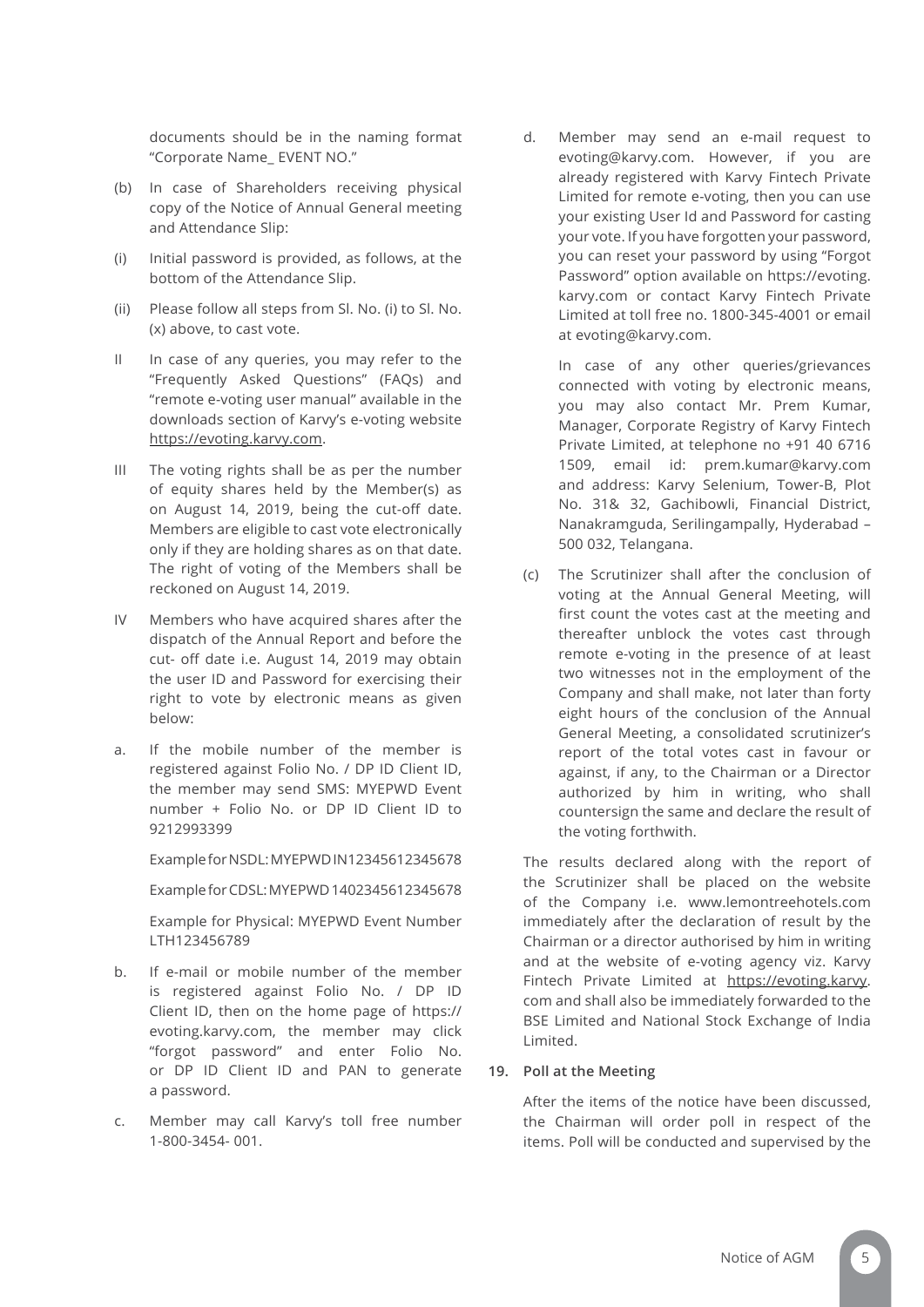Scrutinizer appointed for remote e-voting and poll as stated above. A person whose name is recorded in the register of members or in the register of beneficial owners maintained by the depositories as on the cut-off date and who have not cast their vote by remote e-voting and being present at the Annual General Meeting either personally or through proxy, only shall be entitled to vote at the AGM. After conclusion of the poll, the Chairman may declare the meeting as closed. The results of the poll aggregated with the results of remote e-voting will be announced by the Company on its website: www.lemontreehotels.com.com within 48 hours of conclusion of the Annual General Meeting and on the website of Karvy https://evoting. karvy.com and also informed to the stock exchanges where the securities of the Company are listed within 48 hours of conclusion of the Annual General Meeting.

**20. A route map to the venue of the Annual General Meeting is given at the end of notice.**

# **EXPLANATORY STATEMENT PURSUANT TO SECTION 102 OF THE CMPANIES ACT, 2013**

In conformity with the provisions of Section 102 of the Companies Act, 2013, the following Explanatory Statement sets out all material facts relating to the business under Item No. 4 to 6 mentioned in the accompanying Notice.

# **ITEM NO. 4: RE-APPOINTMENT OF MR. RATTAN KESWANI AS DEPUTY MANAGING DIRECTOR OF THE COMPANY**

Mr. Rattan Keswani was re-appointed as Deputy Managing Director for a period of three (3) years w.e.f. January 1, 2017 and it is proposed to re-appoint him for a further period of 3 years w.e.f January 1, 2020, at Nil remuneration as he is drawing remuneration as Whole Time Director from its subsidiary company i.e. Carnation Hotels Private Limited effective from July 1, 2015. The members are further apprised that his appointment has been recommended by Nomination and Remuneration Committee in terms of the Nomination & Remuneration Policy of the Company.

The Company has received a notice under Section 160 of the Companies Act, 2013 ("the Act") proposing his candidature for the office of Deputy Managing Director of the Company.

The disclosures prescribed under Regulation 36 of the Securities and Exchange Board of India (Listing Obligations and Disclosure Requirement) Regulations, 2015 read with the provisions of the Secretarial Standard on General Meetings issued by the Institute of Company

Secretaries of India ('SS-2') are provided in Annexure-A of the Notice.

Except Mr. Rattan Keswani, being an appointee, none of the other Directors, Key Managerial Personnel(s) and their relatives are concerned or interested in the above resolution.

The Board of Directors recommends the ordinary resolution for your approval.

# **ITEM NO. 5: APPOINTMENT OF MR. ANISH KUMAR SARAF AS DIRECTOR OF THE COMPANY**

Mr. Anish Kumar Saraf was appointed as an Additional Director w.e.f August 13, 2018 and he holds office upto the ensuing Annual General Meeting of the Company in terms of the provisions of the Companies Act, 2013. The members are further apprised that his appointment as Director has been recommended by Nomination and Remuneration Committee in terms of the Nomination & Remuneration Policy of the Company.

Mr. Anish Kumar Saraf is not disqualified from being appointed as a Director in terms of Section 164 of the Act. The Company has received a notice under Section 160 of the Companies Act, 2013 ("the Act") proposing his candidature for the office of Director of the Company.

The disclosures prescribed under Regulation 36 of the Securities and Exchange Board of India (Listing Obligations and Disclosure Requirement) Regulations, 2015 read with the provisions of the Secretarial Standard on General Meetings issued by the Institute of Company Secretaries of India ('SS-2') are provided in Annexure-A of the Notice.

Except Mr. Anish Kumar Saraf, being an appointee, none of the other Directors, Key Managerial Personnel(s) and their relatives are concerned or interested in the above resolution.

The Board of Directors recommends the ordinary resolution for your approval.

# **ITEM NO. 6: APPOINTMENT OF DR. ARINDAM KUMAR BHATTACHARYA AS INDEPENDENT DIRECTOR OF THE COMPANY**

Dr. Arindam Kumar Bhattacharya was appointed as an Additional Director in the capacity of an Independent Director w.e.f April 11, 2019 and he holds office upto the ensuing Annual General Meeting of the Company in terms of the provisions of the Companies Act, 2013. The members are further apprised that his appointment as Director has been recommended by Nomination and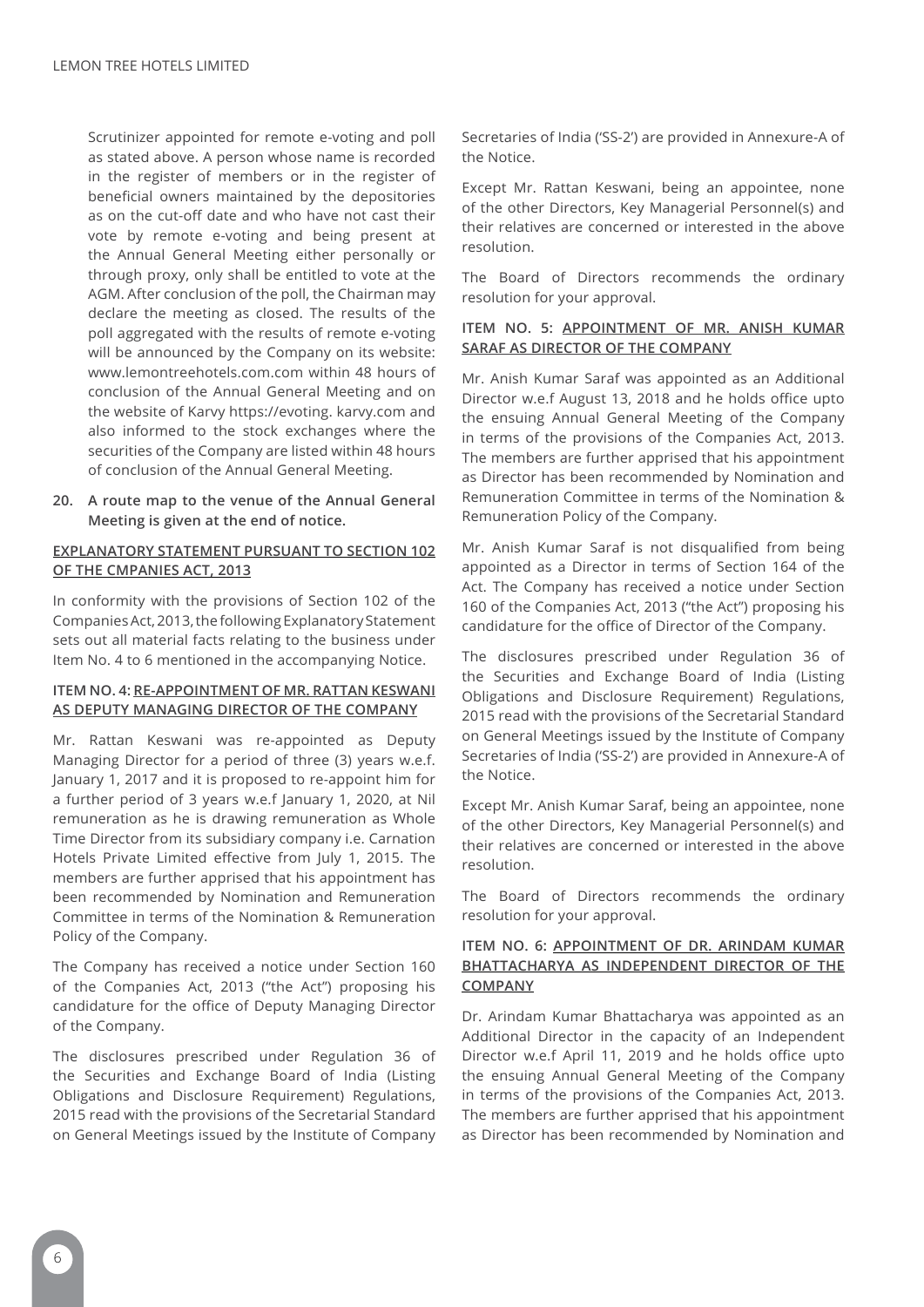Remuneration Committee in terms of the Nomination & Remuneration Policy of the Company.

The Company has received a notice under Section 160 of the Companies Act, 2013 proposing his candidature for the office of Independent Director of the Company.

Dr. Arindam Kumar Bhattacharya is not disqualified from being appointed as a Director in terms of Section 164 of the Act. He has given his consent to act as a Director and a declaration to the effect that he meets the criteria of Independence as provided in Section 149(6) of the Act and the Securities and Exchange Board of India (Listing Obligations and Disclosure Requirements) Regulations, 2015 ("Listing Regulations").

In the opinion of the Board, Dr. Arindam Kumar Bhattacharya possesses appropriate skills, experience & knowledge and fulfils the conditions for appointment as an Independent Director as specified in the Act and the Securities and Exchange Board of India (Listing Obligations and Disclosure Requirements) Regulations, 2015 and that he is independent of the management.

Copy of the letter for appointment of Dr. Arindam Kumar Bhattacharya as an Independent Director setting out the terms and conditions of his appointment is available for inspection by members at the Registered Office of the Company.

The disclosures prescribed under Regulation 36 of the Securities and Exchange Board of India (Listing Obligations and Disclosure Requirement) Regulations, 2015 read with the provisions of the Secretarial Standard on General Meetings issued by the Institute of Company Secretaries of India('SS-2') are provided in Annexure-A of the Notice.

Except Dr. Arindam Kumar Bhattacharya, being an appointee, none of the other Directors, Key Managerial Personnel(s) and their relatives are concerned or interested in the above resolution.

The Board of Directors recommends the ordinary resolution for your approval.

> **BY ORDER OF THE BOARD For LEMON TREE HOTELS LIMITED**

**NIKHIL SETHI DATE: 29.05.2019 GROUP COMPANY SECRETARY PLACE: NEW DELHI & GM LEGAL**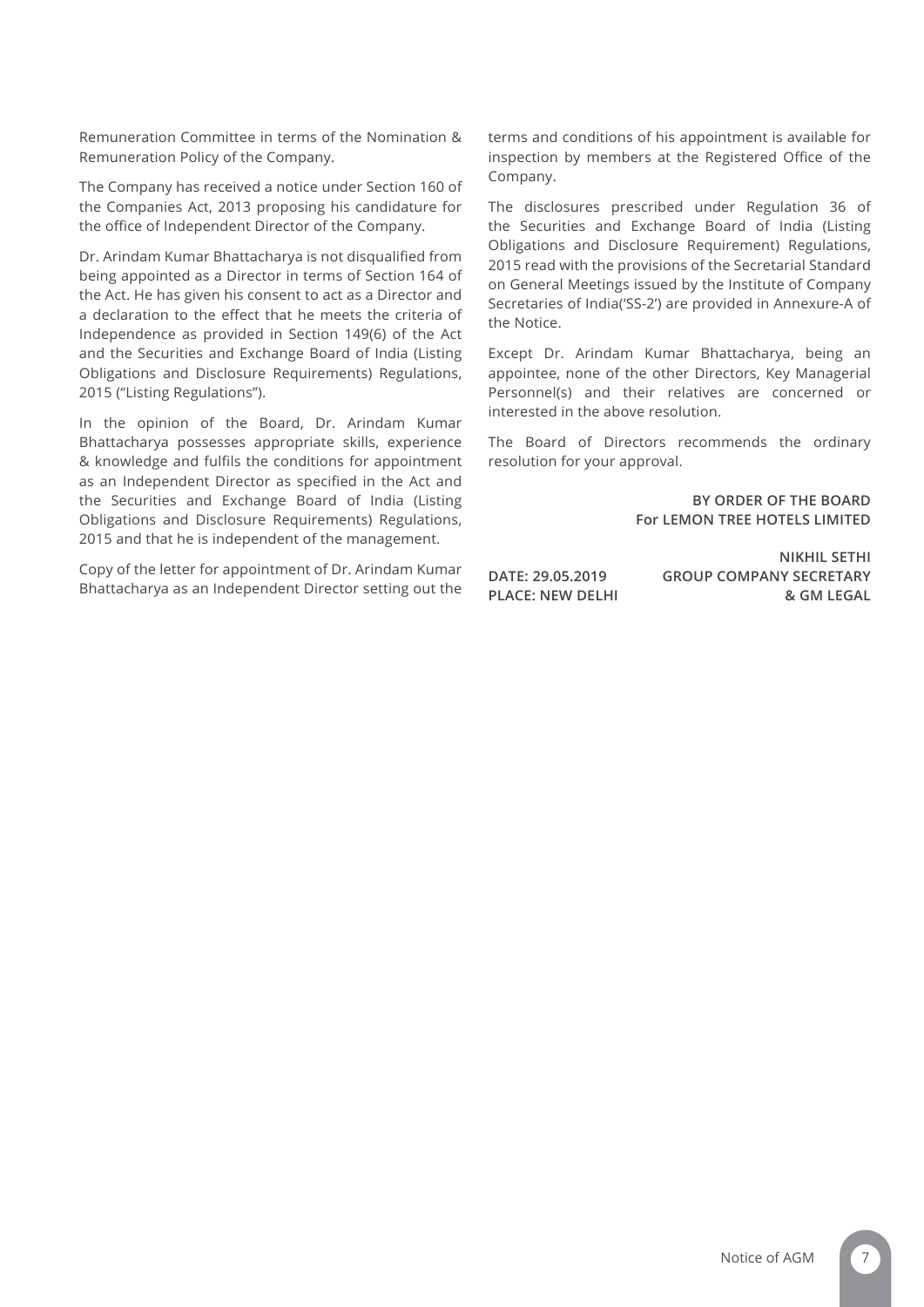## **Annexure-'A'**

**Details of Directors seeking appointment/re-appointment at the Annual General Meeting of the Company pursuant to Regulation 36 of the SEBI (Listing Obligations & Disclosure Requirement) Regulations, 2015 and Secretarial Standard-2 on General Meetings issued by the Institute of Company Secretaries of India**

#### 1. **Mr. Rattan Keswani, Deputy Managing Director**

Mr. Rattan Keswani aged 58 years, is an executive Director of our Company. He holds a bachelor's degree in commerce from DAV College, Panjab University and a diploma degree in hotel management from Oberoi School of Hotel Management. Prior to joining our Company, Mr. Rattan Keswani acted as the president of the Trident Hotels of the Oberoi Group, where he was engaged for a period 30 years. He has more than 35 years of experience in the hospitality industry.

Mr. Rattan Keswani has been on our Board since December 12, 2012 and was last re-appointed as Deputy Managing Director with effect from January 1, 2017 and has not drawn any remuneration from the Company during the last financial year.

Mr. Rattan Keswani has attended six (6) Board meetings during the financial year 2018-19.

Mr. Rattan Keswani is not related with any other director and KMP(s) of the Company and holds 427,270 shares in the company.

Details of other Entities in which Mr. Rattan Keswani holds directorship, Chairmanship / Membership of Committees of their Board.

| S.  | Name of the Position<br>No. Companies            | held                      | Name of the<br>Committees<br>of the Board          | Chairman/<br>Member |
|-----|--------------------------------------------------|---------------------------|----------------------------------------------------|---------------------|
| 1.  | Fleur Hotels Director<br>Private<br>Limited      |                           | Corporate<br>Social<br>Responsibility<br>Committee | Member              |
|     |                                                  |                           | General<br>Management<br>Committee                 | Member              |
|     |                                                  |                           | Finance<br>Committee                               | Member              |
| 2.5 | Carnation<br><b>Hotels</b><br>Private<br>Limited | Whole<br>Time<br>Director |                                                    |                     |

Note: The Directorships held by Director as mentioned above does not include alternate directorships, directorships in foreign companies, companies registered under Section 8 of the Companies Act, 2013.

# **2. Mr. Anish Kumar Saraf, Director**

Mr. Anish Kumar Saraf, aged 41 years, holds a Chartered Accountancy degree from The Institute of Chartered Accountants of India and an M.B.A. from the Indian Institute of Management, Ahmedabad. Mr. Anish Kumar Saraf is based in Mumbai and joined Warburg Pincus in 2006 and since then has been working with the firm's Indian affiliate. He is involved in the firm's investment advisory activities in India and evaluates opportunities in real estate, industrial and consumer sectors in India. Prior to joining Warburg Pincus, Mr. Saraf started his own mild steel manufacturing business. He has over 12 years of professional experience. Mr. Anish Kumar Saraf is also a Director on the Board of Fleur Hotels Private Limited, our material subsidiary Company.

Mr. Anish Kumar Saraf was appointed as an Additional Director of the Company w.e.f. August 13, 2018 and has not drawn any remuneration from the Company.

Mr. Anish Kumar Saraf has attended three (3) Board meetings during the financial year 2018-19, since his appointment.

Mr. Anish Kumar Saraf is not related with any other director and KMP(s) of the Company and doesn't hold any shares in the company.

Details of other Entities in which Mr. Anish Kumar Saraf holds directorship and Chairmanship / Membership of Committees of the Board

| S. | Name of the<br>No. Companies            | Position<br>held     | Name of the<br><b>Committees</b><br>of the Board                       | Chairman/<br>Member |
|----|-----------------------------------------|----------------------|------------------------------------------------------------------------|---------------------|
| 1. | Fleur Hotels<br>Private Limited         | Director             | Nomination &<br>Remuneration<br>Committee                              | Member              |
|    | 2. Warburg<br>Pincus India<br>Pvt. Ltd. | Managing<br>Director | Corporate<br>Social<br>Responsibility<br>Committee                     | Member              |
| 3. | PRI<br>Developers<br>Private Limited    | Director             | Corporate<br>Social<br>Responsibility<br>Committee                     | Member              |
| 4. | Kalyan<br>Jewellers India<br>Ltd.       | Director             | Audit<br>Committee<br>and<br>Nomination &<br>Remuneration<br>Committee | Member<br>Member    |
| 5. | Hamstede<br>Living Private<br>I imited  | Director             |                                                                        |                     |
| 6. | Biba Apparels<br>Private Limited        | Director             |                                                                        |                     |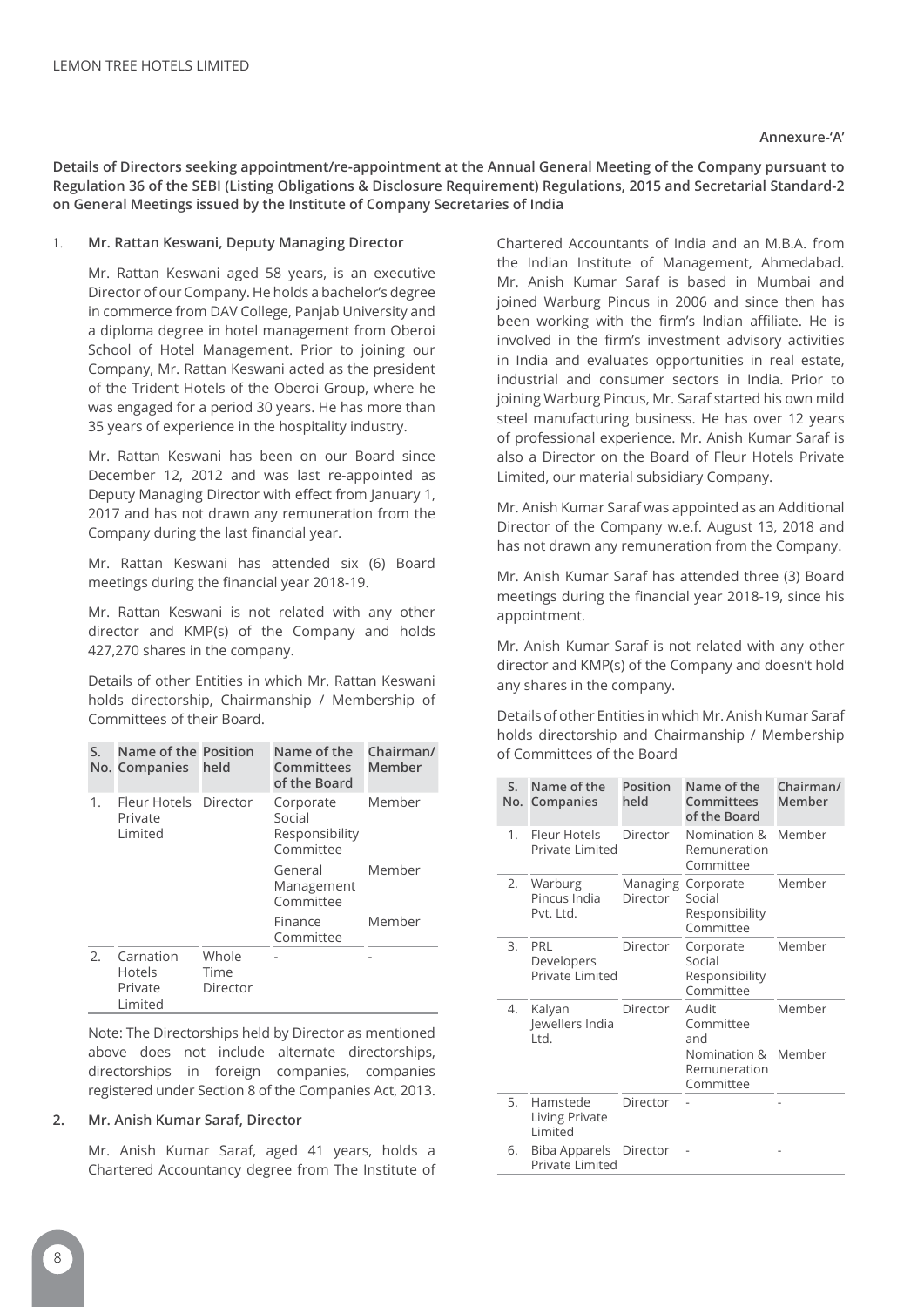Note: The Directorships held by Director as mentioned above does not include alternate directorships, directorships in foreign companies, companies registered under Section 8 of the Companies Act, 2013.

# **3. Dr. Arindam Kumar Bhattacharya**

Dr. Arindam Kumar Bhattacharya, aged 57 years, was educated at the Indian Institute of Technology, Kharagpur, Indian Institute of Management, Ahmedabad, and Warwick Manufacturing Group, University of Warwick, UK where he completed Doctorate of Engineering. Dr. Arindam Kumar Bhattacharya is the Senior Partner and Director of The Boston Consulting Group ('BCG'), India, and the coleader of Bruce Henderson Institute, BCG's thought leadership institution. He is also a BCG Fellow. Before taking over the current role he headed BCG India, he led BCG India for 6 years. He is member of global leadership team of the Global Advantage and was earlier member of the global leadership teams of Industrial Goods, Public Sector and Social Impact practices and co-leader of BCG's Global Advantage Initiative. As a BCG Fellow over the past three years he has focused his research on Globalization and has been writing and speaking extensively on the subject.

He started his career with the Eicher Group in India as a graduate engineer trainee has over 30 years of experience in the industry and consulting with focus on the industrial sector. In recent years he has led the BCG's growing engagement with Central and State Governments on both economic and on social sector topics like education and health, and consulted with organizations like World Food Programme, Save the Children, Gates Foundation and World Bank. He is also a member of Confederation of Indian Industry's (CII) National Council, International Advisory Board of Oxford India Center of Sustainable Development, Oxford University, School of Global Policy and Strategy, University of California, San Diego and Munjal School for Global Manufacturing at the Indian Business School.

Dr. Arindam Kumar Bhattacharya was appointed as an Additional Director of the Company w.e.f. April 11, 2019 and has not drawn any remuneration from this Company as he has been appointed in the current financial year.

Dr. Arindam Kumar Bhattacharya is not related with any other director and KMP(s) of the Company and he holds 690,490 shares in the company.

Details of other Entities in which Dr. Arindam Kumar Bhattacharya holds directorship is given hereinbelow, however he doesn't hold any Chairmanship /

Membership of Committees of the Board.

| S. No. | Name of the Companies        | Position    |
|--------|------------------------------|-------------|
|        |                              | held        |
| 1.     | Fleur Hotels Private Limited | Independent |
|        |                              | Director    |
| 2.     | The Boston Consulting        | Director    |
|        | Group (India) Private        |             |
|        | I imited                     |             |
| ζ      | <b>Vulture Management</b>    | Director    |
|        | Services Private Limited     |             |

Note: The Directorships held by Director as mentioned above does not include alternate directorships, directorships in foreign companies, companies registered under Section 8 of the Companies Act, 2013.

# **4. Mr. Aditya Madhav Keswani**

Mr. Aditya Madhav Keswani, aged 28 years holds a bachelor's degree in arts from the New York University. Post the completion of his education, Mr. Aditya Madhav Keswani has joined our Company as a non-executive Director on our Board on June 17, 2015 and has not drawn any remuneration from this Company.

Mr. Aditya Madhav Keswani has attended five (5) Board meetings during the financial year 2018-19.

Mr. Aditya Madhav Keswani is a son of Mr. Patanjali Govind Keswani, Chairman and Managing Director of the Company and is not related with any other director and KMP(s) of the Company and doesn't hold any shares in the company.

Details of other Entities in which Mr. Aditya Madhav Keswani holds directorship is given hereinbelow and he is not a Member/Chairman of Committee of any other Board.

|     | S. No. Name of the Companies                            | <b>Position held</b> |
|-----|---------------------------------------------------------|----------------------|
| 1.  | Spank Management Services<br>Private Limited            | Director             |
| 2.5 | Toucan Real Estates Private<br>Limited                  | Director             |
| 3.  | Sparrow Buildwell Private<br>I imited                   | Director             |
| 4.  | Myna Real Estates Private<br>I imited                   | Director             |
| 5.  | <b>Crow Real Estates Private</b><br>Limited             | Director             |
| 6.  | Garnet Hotels Private Limited                           | Director             |
| 7.  | Redstart Real Estate Private<br>Limited                 | Director             |
| 8.  | Oceanus Development Company Director<br>Private Limited |                      |
| 9.  | Prinia Hotels Private Limited                           | Director             |
| 10. | Pony Tale Hotels Private Limited Director               |                      |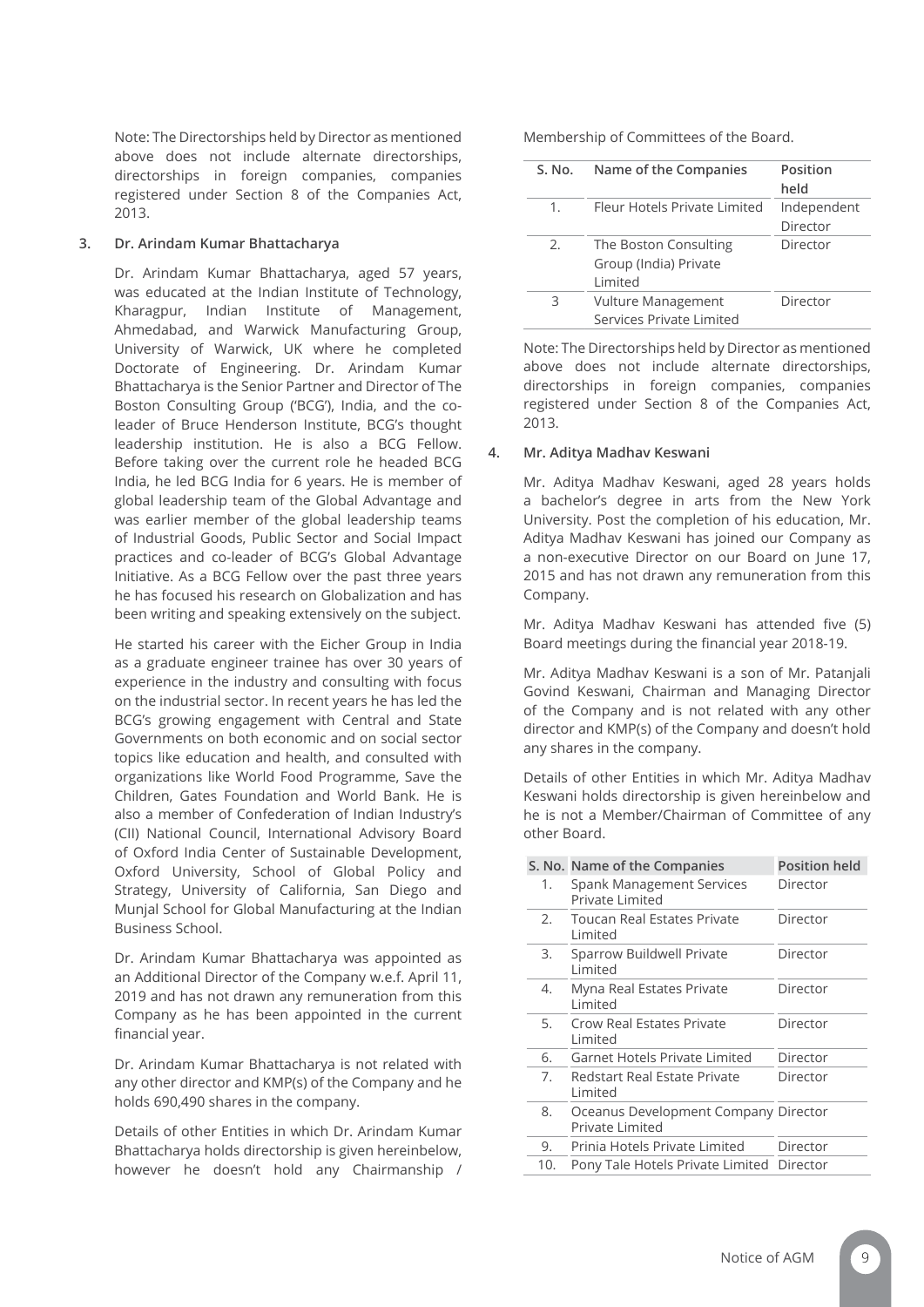|     | S. No. Name of the Companies                 | <b>Position held</b> |
|-----|----------------------------------------------|----------------------|
| 11. | Poplar Homestead Holdings<br>Private Limited | Director             |
| 12. | Madder Stays Private Limited                 | Director             |
| 13. | Jessamine Stays Private Limited Director     |                      |

Note: The Directorships held by Director as mentioned above does not include alternate directorships, directorships in foreign companies, companies registered under Section 8 of the Companies Act, 2013.

# **5. Mr. Willem Albertus Hazeleger**

Mr. Willem Albertus Hazelger, aged 50 years holds an executive master's degree in business administration from the Institut Européen d'Administration des Affaires (INSEAD) and an executive master's degree in business administration from Tsinghua University. He also has a master's degree in law from University of Utrecht. Mr. Willem Albertus Hazeleger has been associated with APG Asset Management N.V. since 2009. At present, he serves as the chief executive officer of APG Investments Asia Limited, the Hong Kong subsidiary of APG Asset Management N.V. He has also worked with Linklaters LLP. Mr. Willem Albertus Hazeleger is experienced in investment management.

Mr. Willem Albertus Hazeleger has been on our Board since August 9, 2017 and he has attended three (3) Board meetings during the financial year 2018-19 and has not drawn any remuneration from this Company.

Mr. Willem Albertus Hazeleger is not related with any other director and KMP(s) of the Company and doesn't hold any shares in the Company.

Mr. Willem Albertus Hazeleger doesnot holds directorship and Chairmanship / Membership of Committees of the Board of other entities.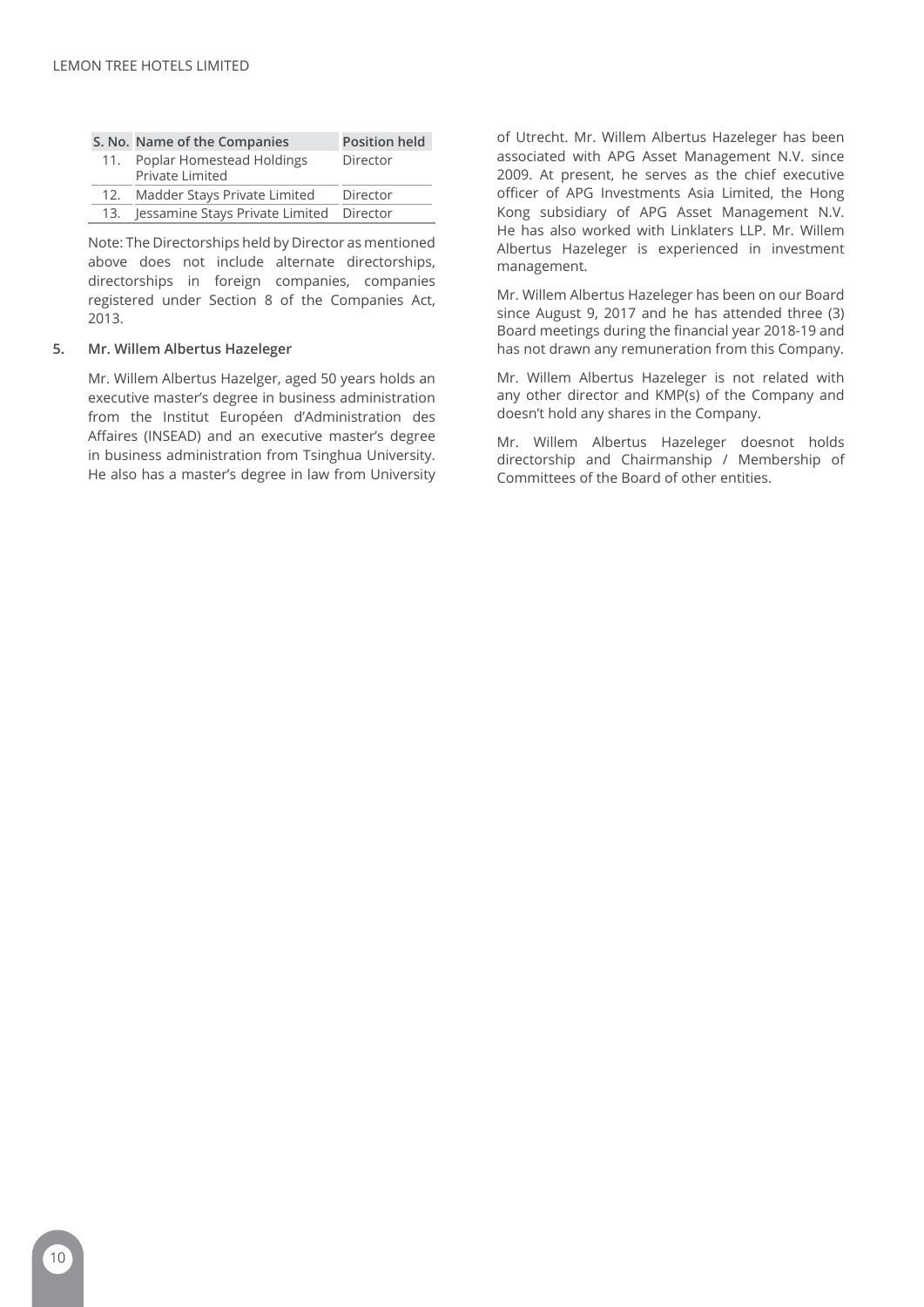| Notes |  |
|-------|--|
|       |  |
|       |  |
|       |  |
|       |  |
|       |  |
|       |  |
|       |  |
|       |  |
|       |  |
|       |  |
|       |  |
|       |  |
|       |  |
|       |  |
|       |  |
|       |  |
|       |  |
|       |  |
|       |  |
|       |  |
|       |  |
|       |  |
|       |  |
|       |  |
|       |  |
|       |  |
|       |  |
|       |  |
|       |  |
|       |  |